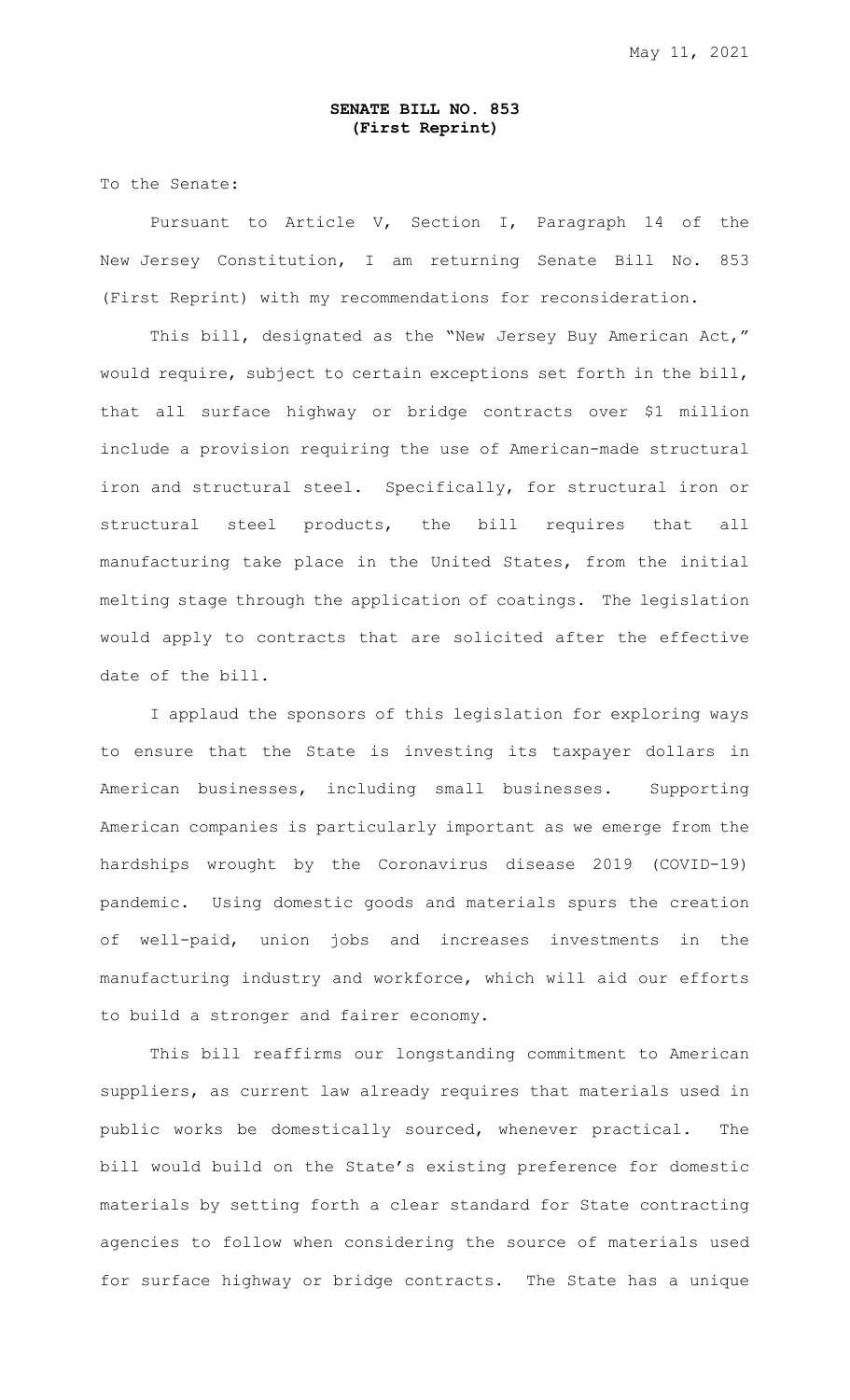ability to support America's workers and manufacturers by leveraging its procurement authority, and our preference for domestic materials should be clearly delineated in order to ensure that it is implemented consistently and effectively.

I wholly agree that the State, its workers, and its businesses would benefit from a clearer standard governing the circumstances under which domestic materials must be used. However, I am concerned that some of the bill's requirements could inadvertently jeopardize federal funding for bridge and highway projects and cause the State to incur additional costs for those projects. The current practice of the New Jersey Department of Transportation ("DOT") is to align its procurement processes to federal law in order to preserve its ability to secure maximum federal funding for bridge and highway projects. When a particular project is initially conceived, there is sometimes uncertainty about the ultimate source of funding for the project, which is why DOT typically conforms its procurement processes to federal law. Consequently, I am recommending minor changes to the bill to ensure that DOT has maximum flexibility to secure federal funding for bridge and highway projects and obviate the need for DOT to run separate procurement processes for federal- and State-funded projects, which would create inefficiencies and run counter to the public interest.

Specifically, I am recommending that the bill's \$1 million threshold be removed, as there is currently no monetary threshold for triggering the Buy American requirement under current State or federal law. In addition to allowing DOT to align its procurement process with federal law, the removal of the \$1 million threshold will subject a greater number of projects to the Buy American requirement. The revisions I am recommending will also ensure

2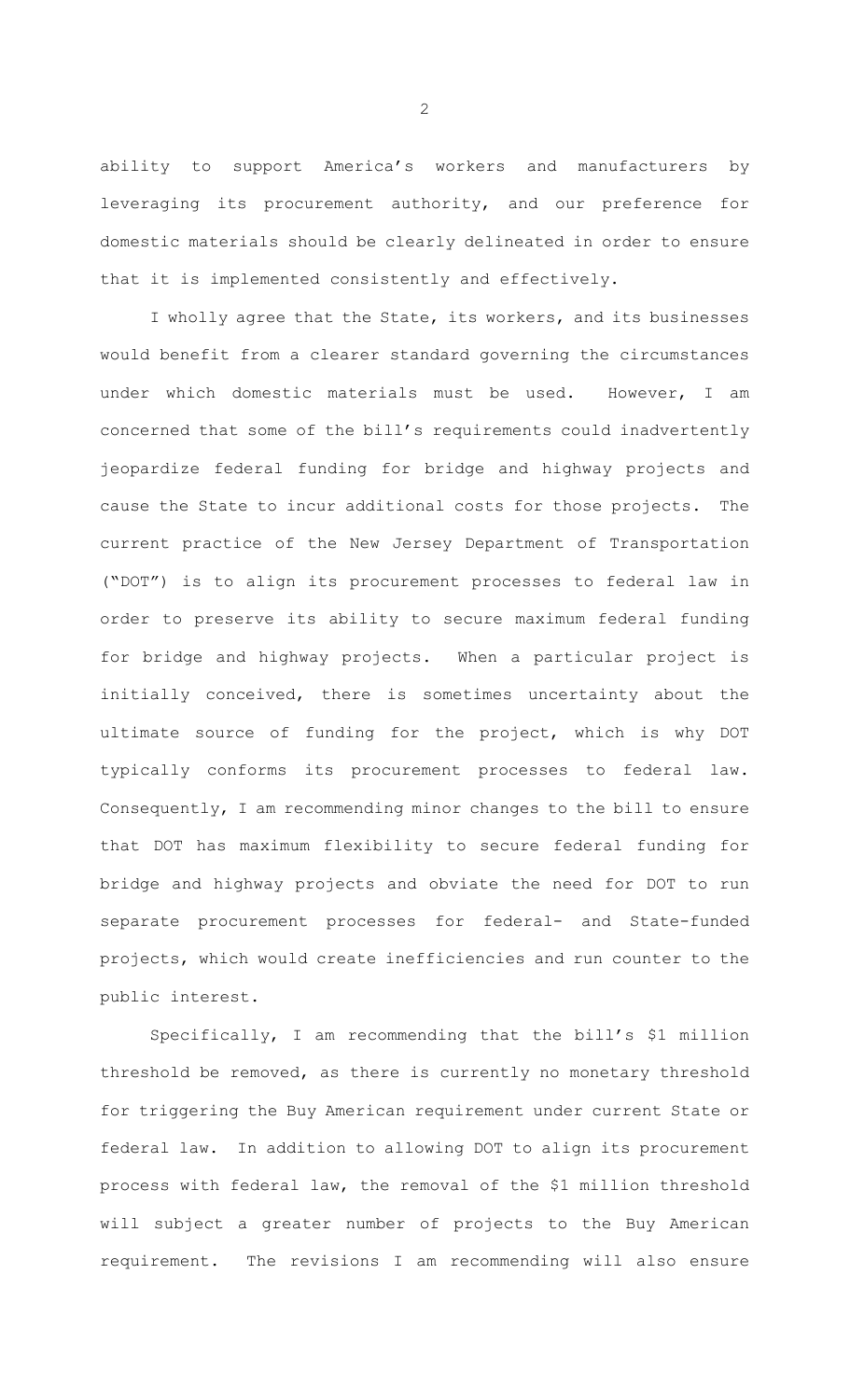that miscellaneous components of a project, such as nuts and bolts and iron and steel that are components of other items, will be subject to the Buy American requirement. Additionally, to ensure compliance with the bill's requirements and to better align this bill with federal law, I am recommending that the bill permit a State contracting agency to require contractors to certify that the iron or steel product used in a surface road or bridge is made in the United States.

Therefore, I herewith return Senate Bill No. 853 (First Reprint) and recommend that it be amended as follows: Page 2, Section 3, Line 32: Delete "over \$1 million in value and" Page 2, Section 3, Line 36: After "bridge," insert "including miscellaneous components, as determined pursuant to regulations<br>adopted by the State adopted by the State contracting agency, such as nuts and bolts and iron and steel that is a component of other items such as reinforced steel within precast concrete items," Page 2, Section 3, Lines 38-39: Delete ", its territories, or possessions" Page 3, Section 4, Line 21: After "of the" insert "overall construction project" Page 3, Section 4, Line 21: Delete "an unreasonable amount" and insert "more than 25 percent" Page 3, Section 5, Line 40: Delete "Nothing in P.L., Page 3, Section 5, Lines 41-46: Delete in their entirety. Page 4, Section 6, Line 1: Delete "Any" and insert "Notwithstanding the<br>provisions of the provisions of the<br>"Administrative Procedure "Administrative Act," P.L.1968, c.410

Page 4, Section 6, Line 3: Delete "establish" and insert "adopt, immediately upon filing with the Office of Administrative Law,"

(C.52:14B-1 et seq.), to the

contrary, any"

3